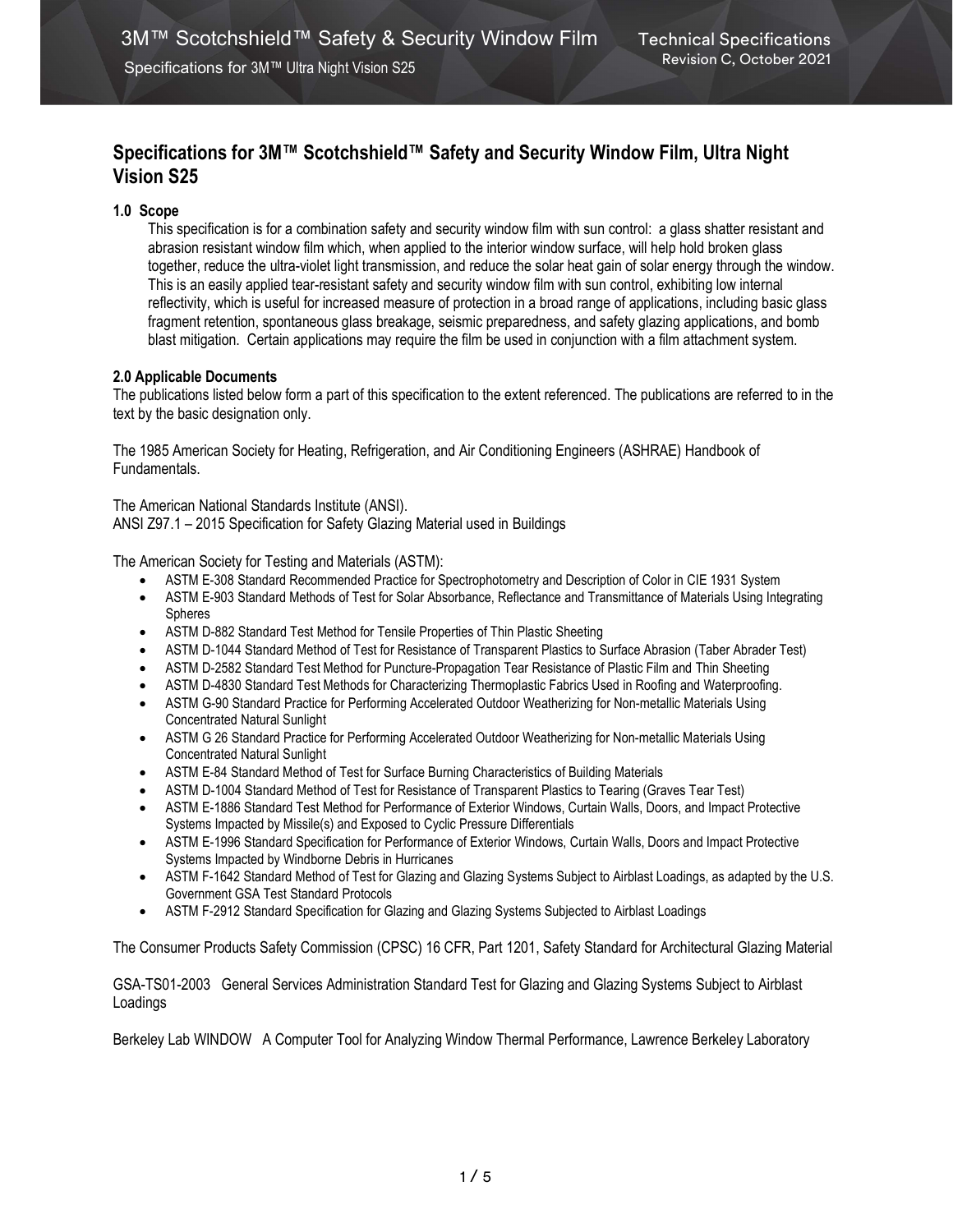# 3.0 Requirements of the Film

3.1 Film Material: The film material shall consist of an optically clear polyester film, consisting of co-extruded microlayers, laminated to a multilayered metalized polyester film for added color and sun control performance. The film has a durable acrylic abrasion resistant coating over one surface, and a UV stabilized pressure sensitive adhesive on the other. The film shall contain no dyed polyester. The film shall have a nominal thickness of 8 mils (0.008 inches), total construction with adhesive of 9.8mils (0.0098 inches). There shall be no evidence of coating voids.

# 3.2 Film Properties, with coatings (nominal):

- a) Tensile Strength (ASTM D882): 28,500 psi (MD) / 26,000 psi (TD)
- b) Break Strength (ASTM D882): 230 lbs/in (MD) / 210 lbs/in (TD)
- c) Percent Elongation at Break (ASTM D882): 145% (MD) / 140% (TD)
- d) Percent Elongation at Yield (ASTM D882): 8%
- e) Yield Strength (ASTM D882): 16,000 psi (MD)
- f) Graves Area Tear Resistance (ASTM D1004): 1,200 lbs% (MD) / 950 lbs% (TD)
- g) Puncture Propagation Tear Resistance (ASTM D2582): 11 lbf
- h) Modulus (ASTM D882): 575 kps

## 3.3 Solar Performance Properties: film applied to  $\frac{1}{4}$ " thick clear glass

- a) Visible Light Transmission (ASTM E 903): 25%
- b) Visible Reflection (ASTM E 903): 10% (interior) / 25% (exterior)
- c) Ultraviolet Transmission (ASTM E 903): less than 0.5% (300 380 nm)
- d) Solar Heat Gain Coefficient (ASTM E 903): 0.38
- e) Total Solar Energy Rejected: 62%

3.4 Flammability: Upon request from Authorized Dealer/Applicator, 3M shall provide independent test data showing that the window film shall meet the requirements of a Class A Interior Finish for Building Materials for both Flame Spread Index and Smoked Development Values per ASTM E-84.

3.5 Abrasion Resistance: Upon request from Authorized Dealer/Applicator, 3M shall provide independent test data showing that the film shall have a surface coating that is resistant to abrasion such that, less than 5% increase of transmitted light haze will result in accordance with ASTM D-1044 using 50 cycles, 500 grams weight, and the CS10F Calibrase Wheel.

3.6 Adhesive System: The film shall be supplied with a high mass pressure sensitive weatherable acrylate adhesive applied uniformly over the surface opposite the abrasion resistant coated surface. The adhesive shall be pressure sensitive (not water activated) and physically bond (not chemically bond) to the glass. The adhesive shall be essentially optically flat and shall meet the following criteria:

a. Viewing the film from a distance of ten feet at angles up to 45 degrees from either side of the glass, the film itself shall not appear distorted.

b. It shall not be necessary to seal around the edges of the applied film system with a lacquer or other substance in order to prevent moisture or free water from penetrating under the film system.

3.7 Impact Resistance for Safety Glazing: Upon request from Authorized Dealer/Applicator, 3M shall provide independent test data showing that the film, when applied to either side of the window glass, shall pass a 400 ft-lb impact when tested according to 16 CFR CPSC Part 1201 (Category 2) and ANSI Z97.1 (Class A, Unlimited).

3.8 Impact Protection: Upon request from Authorized Dealer/Applicator, 3M shall provide independent test data showing the following:

a. The safety film component of the window film construction shall pass impact of Small Missile "A" and withstand subsequent pressure cycling (per ASTMs E 1996 and E 1886) at 80 psf Design Pressure with use of 3M Impact Protection Adhesive attachment system.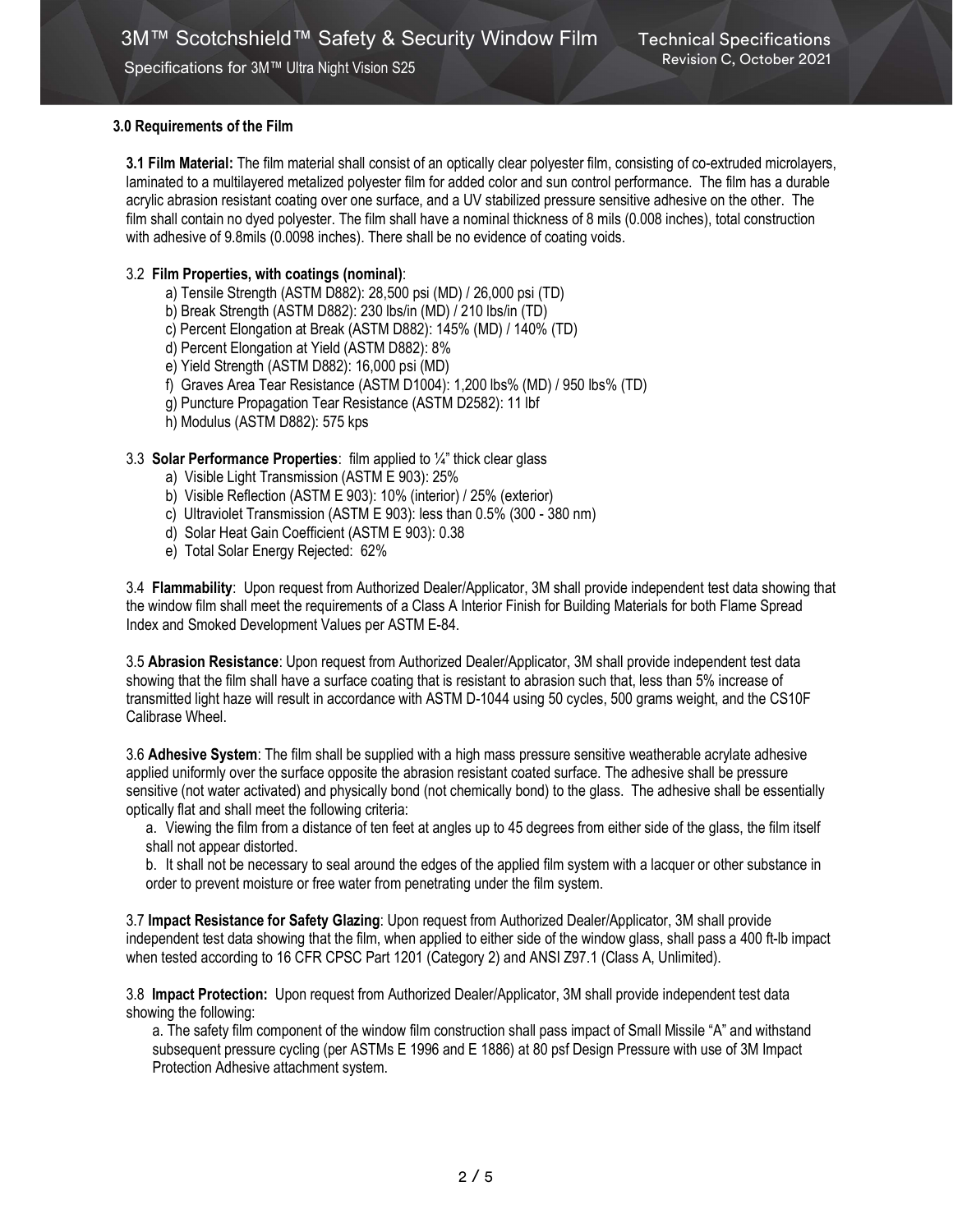3.9 Bomb Blast Mitigation: Upon request from Authorized Dealer/Applicator, 3M shall provide independent test data showing the following:

a. GSA Rating of "2" / ASTM F1642 "No Hazard" with blast pressure of 6 psi and 42 psi\*msec blast impulse, on 1/4" tempered single pane glass and 3M Impact Protection Adhesive Attachment system

b. GSA Rating of "2" / ASTM F1642 "No Hazard" with blast pressure of 6 psi and 42 psi\*msec blast impulse, on 1" annealed double pane glass and 3M Impact Protection Adhesive Attachment system

c. GSA Rating of "2" / ASTM F1642 "No Hazard" with blast pressure of 9 psi and 80 psi\*msec blast impulse, on

1" tempered double pane glass and 3M Impact Protection Adhesive Attachment system

#### 4.0 Requirements of the Authorized Dealer/Applicator (ADA)

4.1 The ADA shall provide documentation that the ADA is authorized by 3M to install said window film as per 3M's specifications and in accordance with specific requests as to be determined and agreed to by the customer.

4.2 Authorization of dealership may be verified through the company's 3M ID Number.

4.3 The ADA will provide a commercial building reference list of ten (10) properties where the ADA has installed window film. This list will include the following information:

\* Name of building

\* The name and telephone number of a management contact

\* Type of glass

\* Type of film

\* Amount of film installed

\* Date of completion

#### 5.0 Requirements of the Manufacturer

5.1 3M will clearly identify and label each film core with the product designation and run number.

5.2 Materials shall be manufactured by: Purchased Through: 3M Commercial Solutions Division Energy Products Distribution 3M Center, Building 280 1-800-537-3911 St. Paul, MN 55144-1000 info@epdwindowfilm.com

## 6.0 Application

6.1 Examination: Examine glass surfaces to receive new film and verify that they are free from defects and imperfections, which will affect the final appearance. Correct all such deficiencies before starting film application.

#### 6.2 Preparation:

a. The window and window framing will be cleaned thoroughly with a neutral cleaning solution. The inside surface of the window glass shall be scraped with stainless steel razor blades with clean, sharp edges to ensure the removal of any foreign contaminants without damages the glass surface.

b. Drop cloths or other absorbent material shall be placed on the window sill or sash to absorb moisture accumulation generated by the film application.

6.3 Installation: The film shall be applied as to the specifications of the Manufacturer by an ADA.

a. Materials will be delivered to the job site with the manufacturer's labels intact and legible.

b. To minimize waste, the film will be cut to specification utilizing a vertical dispenser designed for that purpose. Film edges shall be cut neatly and square at a uniform distance of 1/8" (3 mm) to 1/16" (1.6 mm) of the window-sealing device.

c. Film shall be wet-applied using clean water and slip solution to facilitate positioning of the film onto glass.

d. To ensure efficient removal of excess water from the underside of the film and to maximize bonding of the pressure sensitive adhesive, polyplastic bladed squeegees shall be used.

e. Upon completion, the film may have a dimpled appearance from residual moisture. Said moisture shall, under reasonable weather conditions, dry flat with no moisture dimples within a period of 30 calendar days when viewed under normal viewing conditions.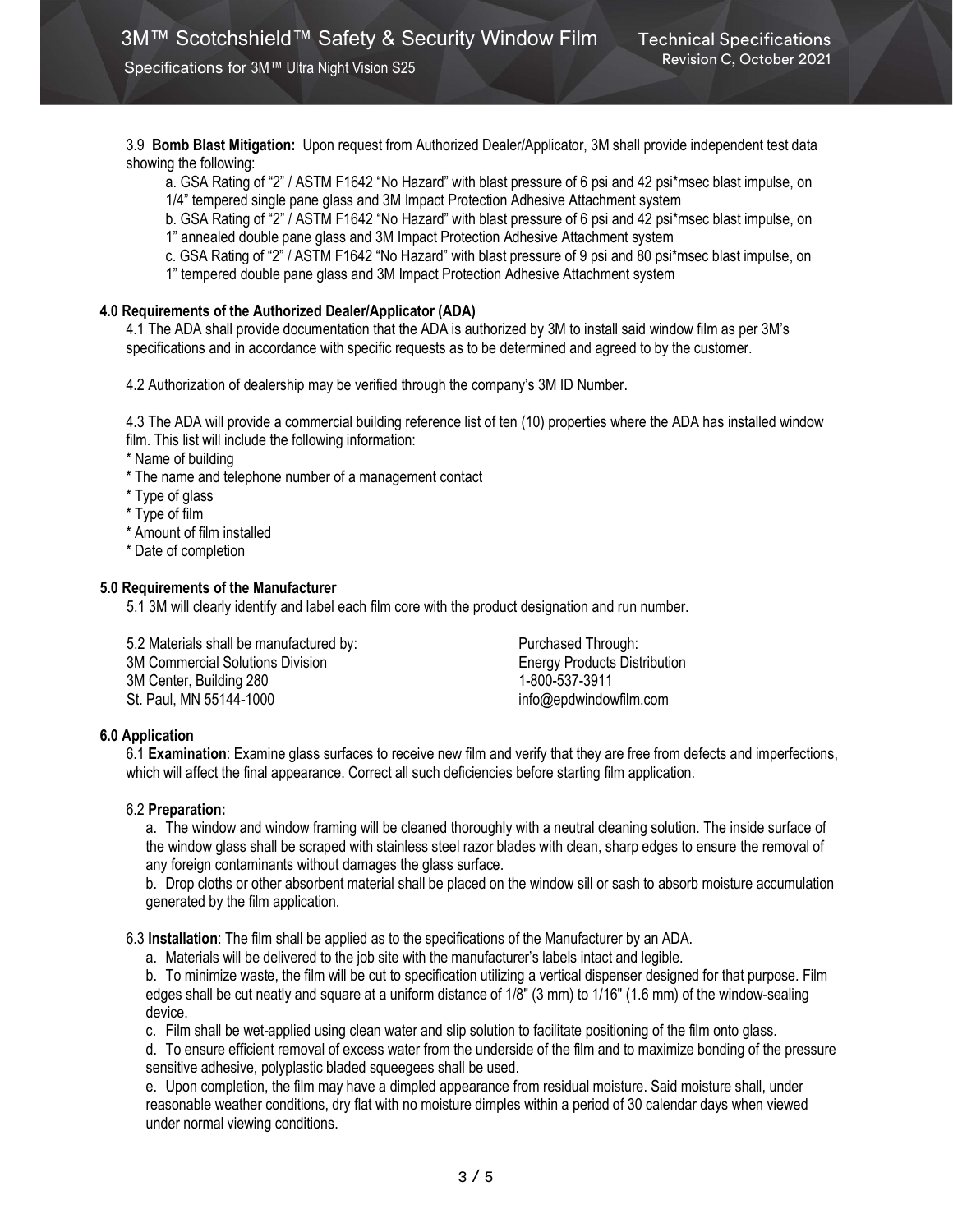f. After installation, any leftover material will be removed, and the work area will be returned to original condition. Use all necessary means to protect the film before, during and after the installation.

## 7.0 Cleaning

The film may be washed using common window cleaning solutions, including ammonia solutions, 30 days after application. Abrasive type cleaning agents and bristle brushes, which could scratch the film, must not be used. Synthetic sponges or soft cloths are recommended.

#### 8.0 Warranty

8.1 3M warrants the film for a period of 12 years (14 years installed with 3M Impact Protection Attachment Sealant) from the date of installation against cracking, crazing, delaminating, peeling, or discoloration. If the product is found to be defective under warranty, 3M will replace such quantity of the film proved to be defective and will additionally provide the removal and reapplication labor free of charge at current industry labor rates.

8.2 3M also warrants against glass failure due to thermal shock fracture of the glass window unit (maximum value \$500 per window) provided the film is applied to recommended types of glass and the failure occurs within sixty (60) months from the date of application. Any glass failure must be reviewed and approved by 3M prior to replacement and payment.

8.3 Additional warranty and limited remedy terms are contained in the Warranty, Limited Remedy, and Disclaimer and the Limitation of Liability provisions below.